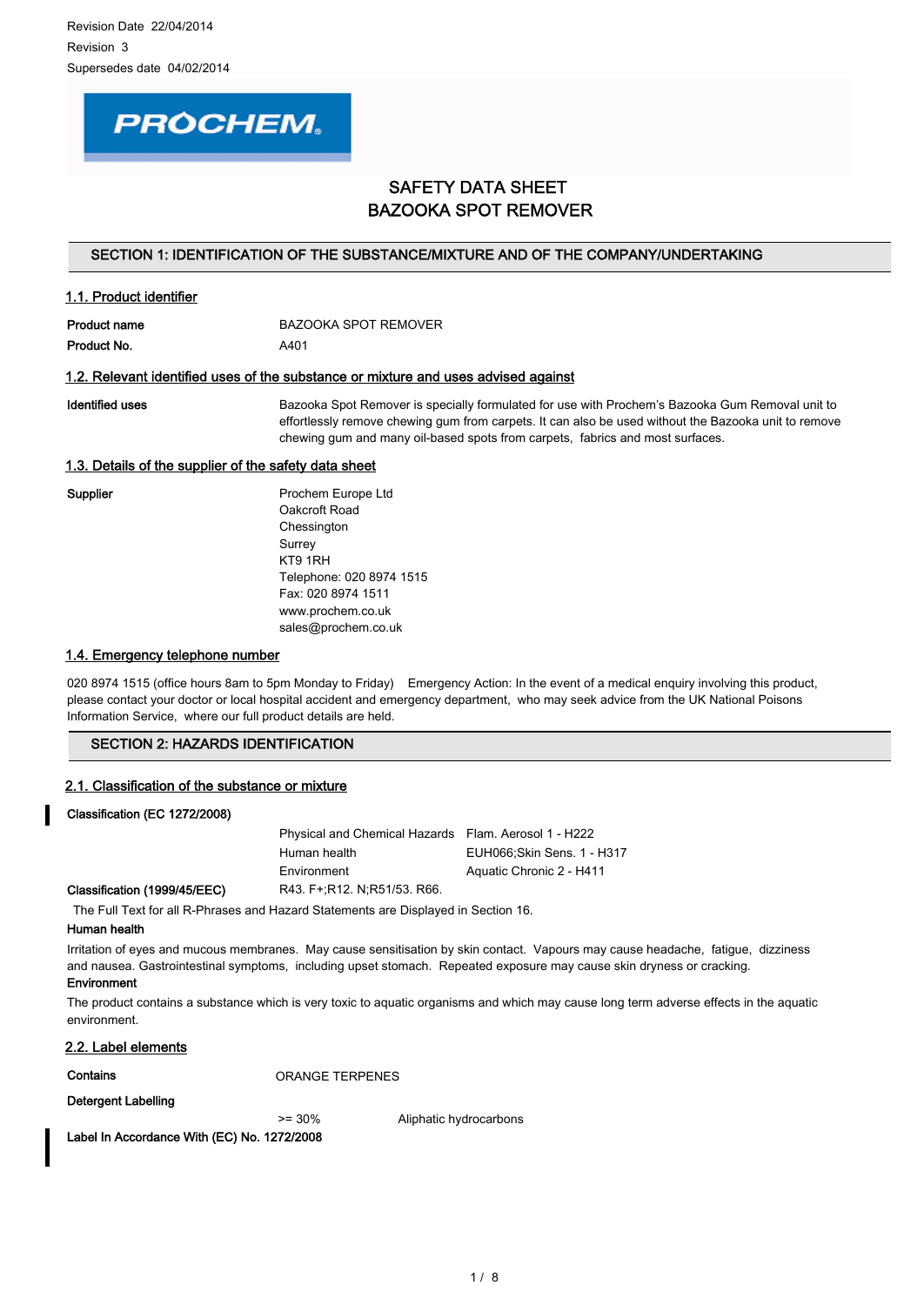

| <b>Signal Word</b>                            | Danger           |                                                                                 |
|-----------------------------------------------|------------------|---------------------------------------------------------------------------------|
| <b>Hazard Statements</b>                      |                  |                                                                                 |
|                                               | H <sub>222</sub> | Extremely flammable aerosol.                                                    |
|                                               | H317             | May cause an allergic skin reaction.                                            |
|                                               | H411             | Toxic to aquatic life with long lasting effects.                                |
| <b>Precautionary Statements</b>               |                  |                                                                                 |
|                                               | P <sub>102</sub> | Keep out of reach of children.                                                  |
|                                               | P <sub>210</sub> | Keep away from heat/sparks/open flames/hot surfaces. - No smoking.              |
|                                               | P <sub>211</sub> | Do not spray on an open flame or other ignition source.                         |
|                                               | P <sub>251</sub> | Pressurized container: Do not pierce or burn, even after use.                   |
|                                               | P <sub>280</sub> | Wear protective gloves/protective clothing/eye protection/face protection.      |
|                                               | P501             | Dispose of contents/container in accordance with local regulations.             |
| <b>Supplementary Precautionary Statements</b> |                  |                                                                                 |
|                                               | P272             | Contaminated work clothing should not be allowed out of the workplace.          |
|                                               | P273             | Avoid release to the environment.                                               |
|                                               | P <sub>261</sub> | Avoid breathing vapour/spray.                                                   |
|                                               | P321             | Specific treatment (see medical advice on this label).                          |
|                                               | P302+352         | IF ON SKIN: Wash with plenty of soap and water.                                 |
|                                               | P333+313         | If skin irritation or rash occurs: Get medical advice/attention.                |
|                                               | P363             | Wash contaminated clothing before reuse.                                        |
|                                               | P391             | Collect spillage.                                                               |
|                                               | P410+412         | Protect from sunlight. Do not expose to temperatures exceeding 50 °C/122°<br>F. |
| Supplemental label information                |                  |                                                                                 |
|                                               | EUH066           | Repeated exposure may cause skin dryness or cracking.                           |
|                                               |                  |                                                                                 |

# 2.3. Other hazards

See section 8 for details of exposure limits.

# SECTION 3: COMPOSITION/INFORMATION ON INGREDIENTS

# 3.2. Mixtures

Ï

| HYDROCARBONS, C11-14, N-ALKANES, CYCLIC, <2% AROMATICS |                   | 30-100%                                          |
|--------------------------------------------------------|-------------------|--------------------------------------------------|
| CAS-No.:                                               | EC No.: 926-141-6 | Registration Number: 01-2119456620-43-xxxx       |
| Classification (EC 1272/2008)<br>EUH066                |                   | Classification (67/548/EEC)<br>Xn; R65.          |
| Asp. Tox. 1 - H304                                     |                   | R66.                                             |
| <b>ORANGE TERPENES</b>                                 |                   | 10-30%                                           |
| CAS-No.: 8028-48-6                                     | EC No.: 232-433-8 |                                                  |
| Classification (EC 1272/2008)                          |                   | Classification (67/548/EEC)                      |
| Flam. Liq. 3 - H226                                    |                   | Xn, R65.                                         |
| Skin Irrit. 2 - H315                                   |                   | Xi, R38.                                         |
| Skin Sens. 1 - H317<br>Asp. Tox. 1 - H304              |                   | N;R50/53.<br>R <sub>10</sub> , R <sub>43</sub> . |
| Aquatic Acute 1 - H400                                 |                   |                                                  |
| Aquatic Chronic 1 - H410                               |                   |                                                  |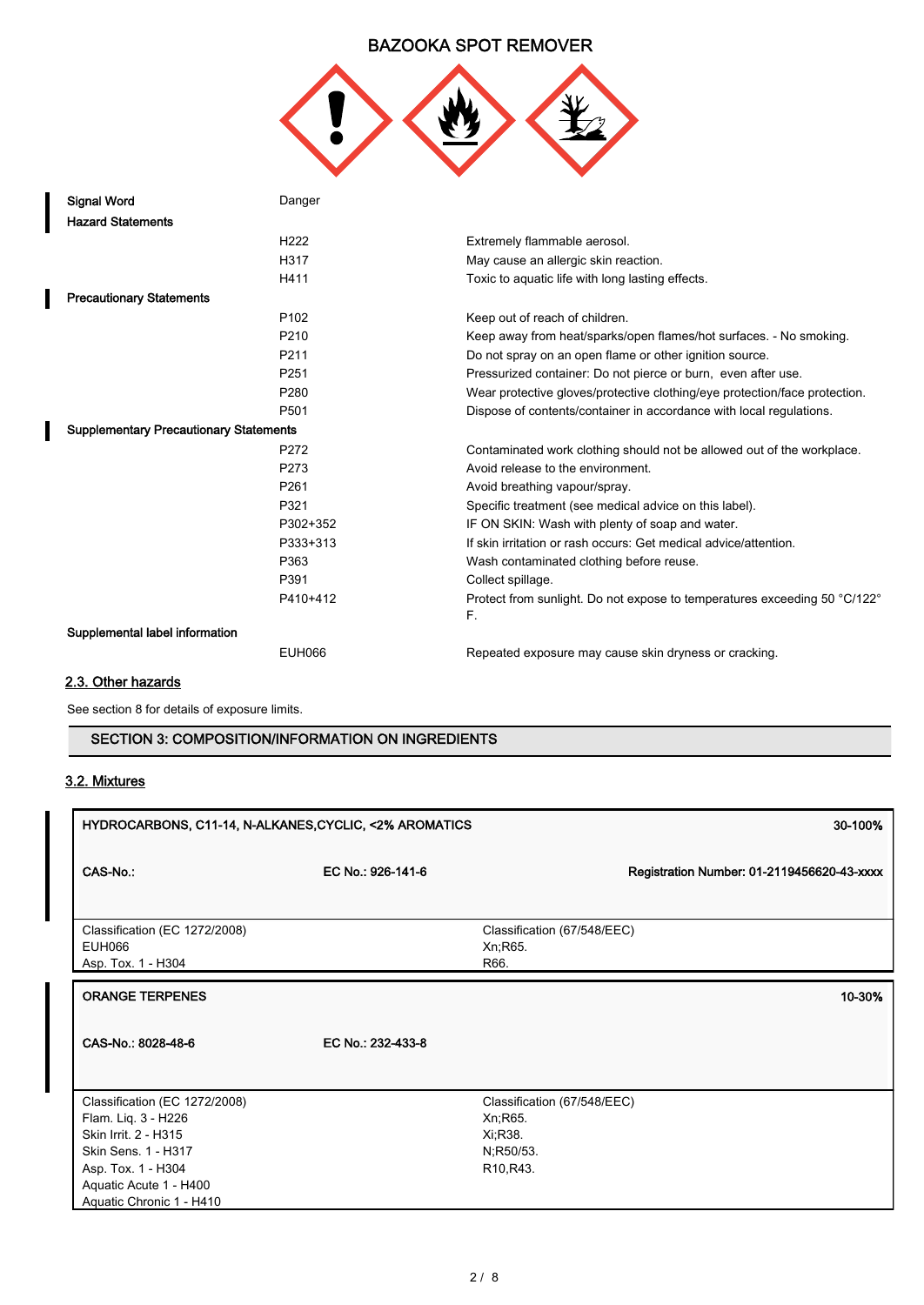| 1-5% |
|------|
|      |

CAS-No.: 124-38-9 EC No.: 204-696-9

Classification (EC 1272/2008) Not classified.

Classification (67/548/EEC) Not classified.

The Full Text for all R-Phrases and Hazard Statements are Displayed in Section 16.

# SECTION 4: FIRST AID MEASURES

# 4.1. Description of first aid measures

### Inhalation

Remove victim immediately from source of exposure. Provide rest, warmth and fresh air.

# Ingestion

Rinse mouth thoroughly. Do not induce vomiting. Get medical attention if any discomfort continues.

# Skin contact

Wash the skin immediately with soap and water. Get medical attention if irritation persists after washing.

#### Eye contact

Promptly wash eyes with plenty of water while lifting the eye lids. Get medical attention promptly if symptoms occur after washing.

### 4.2. Most important symptoms and effects, both acute and delayed

### Inhalation

Vapours may cause drowsiness and dizziness.

#### Ingestion

Due to the physical nature of this material it is unlikely that swallowing will occur.

### Skin contact

Prolonged skin contact may cause redness and irritation. Repeated exposure may cause skin dryness or cracking. May cause sensitisation by skin contact.

# Eye contact

Irritation of eyes and mucous membranes.

### 4.3. Indication of any immediate medical attention and special treatment needed

Treat Symptomatically.

# SECTION 5: FIREFIGHTING MEASURES

# 5.1. Extinguishing media

### Extinguishing media

Extinguish with foam, carbon dioxide or dry powder.

### 5.2. Special hazards arising from the substance or mixture

#### Hazardous combustion products

Fire creates: Carbon monoxide (CO). Carbon dioxide (CO2).

# Unusual Fire & Explosion Hazards

Aerosol cans may explode in a fire.

# 5.3. Advice for firefighters

### Special Fire Fighting Procedures

Use water to keep fire exposed containers cool and disperse vapours.

#### Protective equipment for fire-fighters

Self contained breathing apparatus and full protective clothing must be worn in case of fire.

# SECTION 6: ACCIDENTAL RELEASE MEASURES

# 6.1. Personal precautions, protective equipment and emergency procedures

For personal protection, see section 8.

# 6.2. Environmental precautions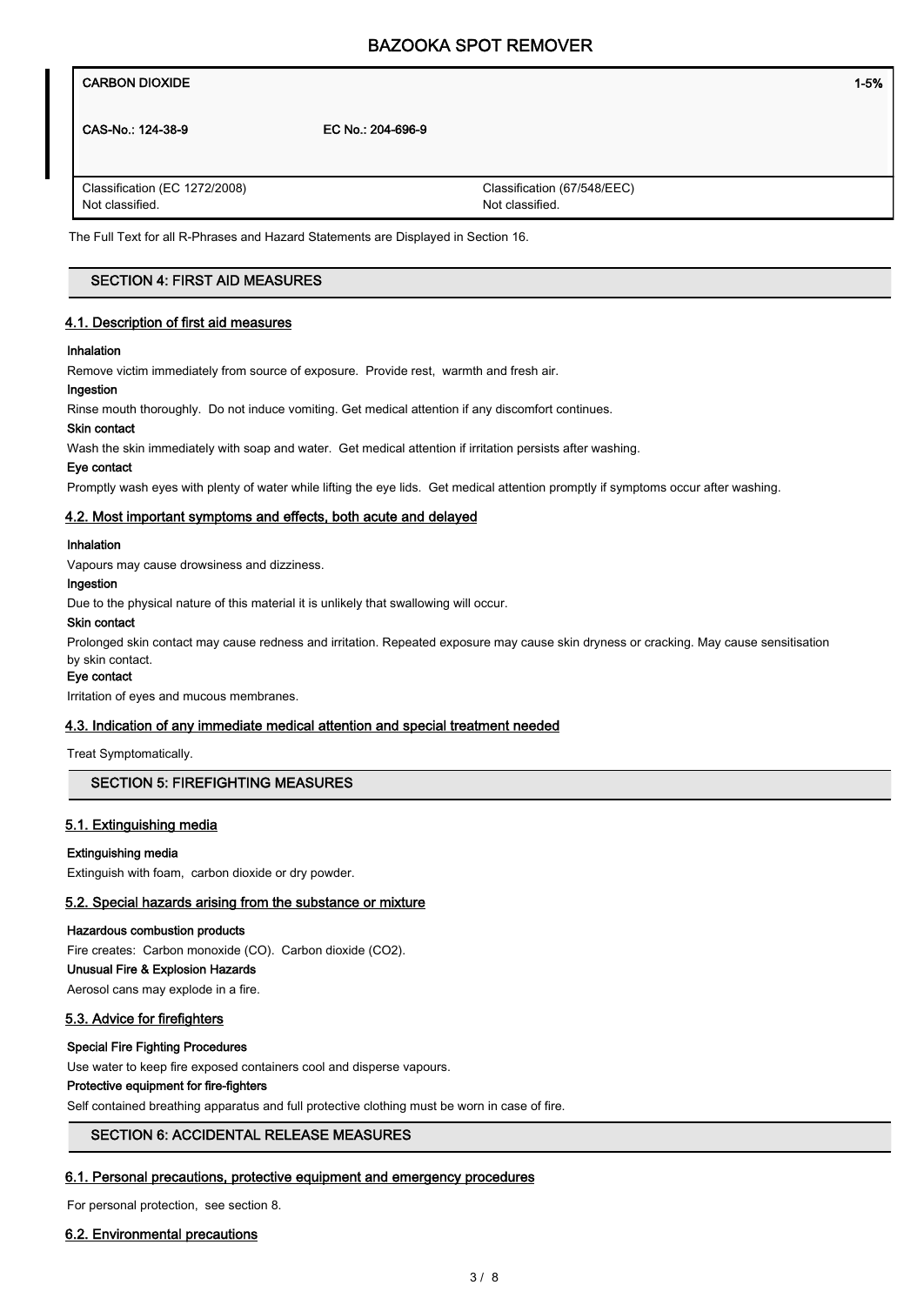Do not discharge into drains, water courses or onto the ground.

### 6.3. Methods and material for containment and cleaning up

Extinguish all ignition sources. Avoid sparks, flames, heat and smoking. Ventilate. Do not contaminate water sources or sewer.

#### 6.4. Reference to other sections

For personal protection, see section 8. For waste disposal, see section 13.

# SECTION 7: HANDLING AND STORAGE

#### 7.1. Precautions for safe handling

Keep away from heat, sparks and open flame. Avoid contact with skin and eyes.

### 7.2. Conditions for safe storage, including any incompatibilities

Keep away from heat, sparks and open flame. Aerosol cans: Must not be exposed to direct sunlight or temperatures above 50°C.

# 7.3. Specific end use(s)

The identified uses for this product are detailed in Section 1.2.

### SECTION 8: EXPOSURE CONTROLS/PERSONAL PROTECTION

# 8.1. Control parameters

| Name                                                               | <b>STD</b> |          | TWA - 8 Hrs |           | STEL - 15 Min | <b>Notes</b> |
|--------------------------------------------------------------------|------------|----------|-------------|-----------|---------------|--------------|
| <b>ICARBON DIOXIDE</b>                                             | <b>OES</b> | 5000 ppm |             | 15000 ppm |               |              |
| HYDROCARBONS, C11-14, N-ALKANES, CYCLIC,<br><b>I</b> <2% AROMATICS | <b>WEL</b> |          | 1000 mg/m3  |           |               |              |

WEL = Workplace Exposure Limit.

### 8.2. Exposure controls

### Protective equipment





#### Engineering measures

No specific ventilation requirements noted, except this product must not be used in a confined space without good ventilation.

#### Respiratory equipment

For situations where recommended exposure limits may be exceeded or where there is a risk of inhalation of fine spray mists, a suitable respirator face mask is recommended.

#### Hand protection

Chemical resistant gloves required for prolonged or repeated contact. Use protective gloves made of: Rubber, neoprene or PVC. Protective gloves should be inspected for wear before use and replaced regularly in accordance with the manufacturers specifications.

#### Eye protection

Wear approved chemical safety goggles where eye exposure is reasonably probable.

# SECTION 9: PHYSICAL AND CHEMICAL PROPERTIES

### 9.1. Information on basic physical and chemical properties

| Appearance                                   | Aerosol    |  |
|----------------------------------------------|------------|--|
| Colour                                       | Colourless |  |
| Initial boiling point and boiling range (°C) |            |  |
| No information available.                    |            |  |
| Relative density                             |            |  |
| No information available.                    |            |  |
| Vapour density (air=1)                       |            |  |
| Not determined.                              |            |  |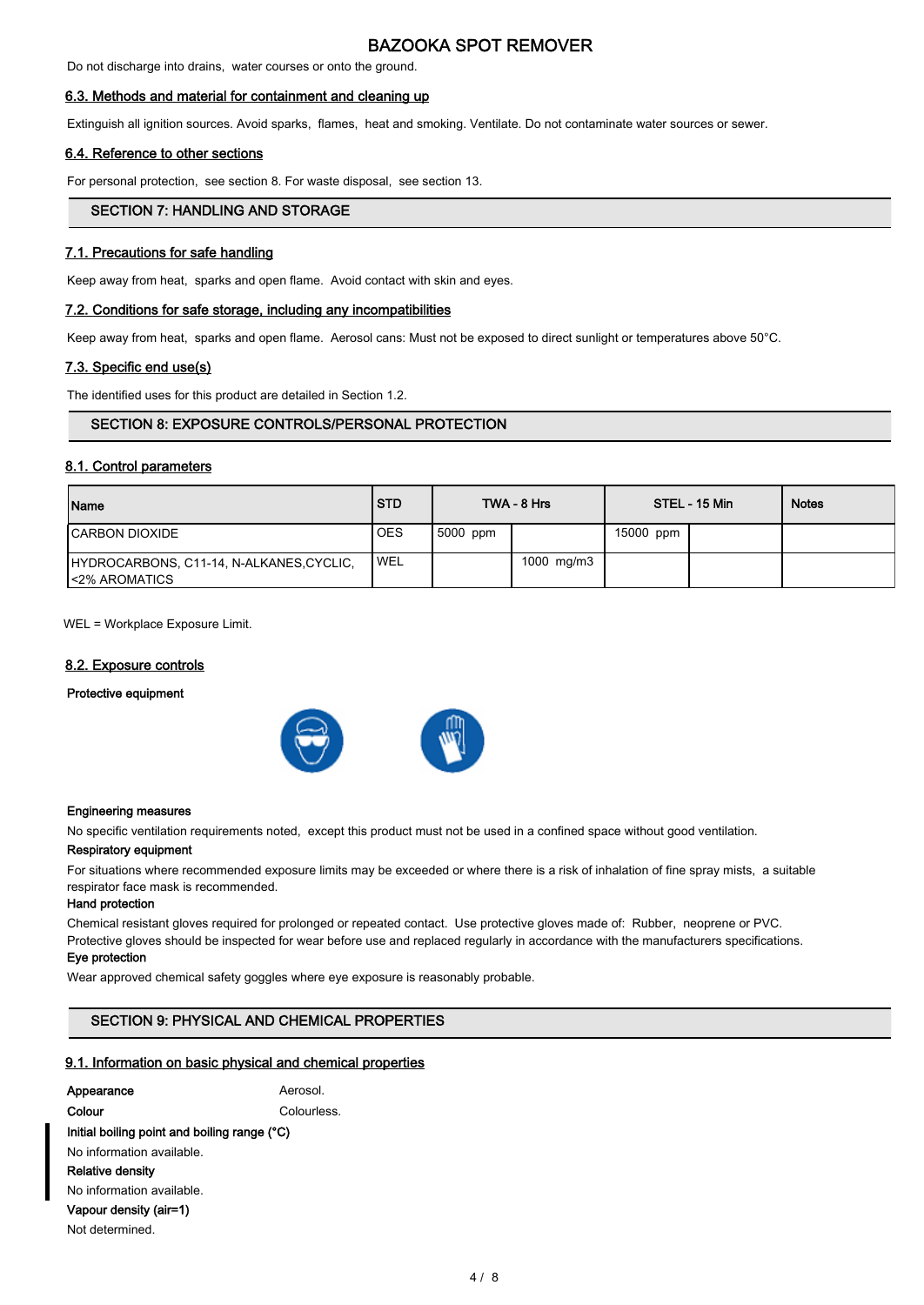#### Vapour pressure

Not determined.

Evaporation rate

Not determined.

pH-Value, Conc. Solution

Not applicable.

Viscosity

Not applicable. Solubility Value (G/100G H2O@20°C)

Not applicable. Flash point (°C)

No information available.

Flammability Limit - Lower(%)

Not determined. Explosive properties

Not applicable.

Oxidising properties

Not applicable.

# 9.2. Other information

None.

# SECTION 10: STABILITY AND REACTIVITY

# 10.1. Reactivity

No specific reactivity hazards associated with this product.

# 10.2. Chemical stability

Stable under normal temperature conditions and recommended use.

# 10.3. Possibility of hazardous reactions

Not determined.

# 10.4. Conditions to avoid

Avoid heat, flames and other sources of ignition.

### 10.5. Incompatible materials

Materials To Avoid

Strong oxidising substances.

# 10.6. Hazardous decomposition products

Fire or high temperatures create: Carbon dioxide (CO2). Carbon monoxide (CO).

# SECTION 11: TOXICOLOGICAL INFORMATION

# 11.1. Information on toxicological effects

### Respiratory or skin sensitisation:

Contains Orange terpenes May cause sensitisation by skin contact.

### Germ cell mutagenicity:

No effects expected based upon current data.

# Carcinogenicity:

No effects expected based upon current data.

# Reproductive Toxicity:

No effects expected based upon current data.

### Inhalation

Vapours may cause drowsiness and dizziness.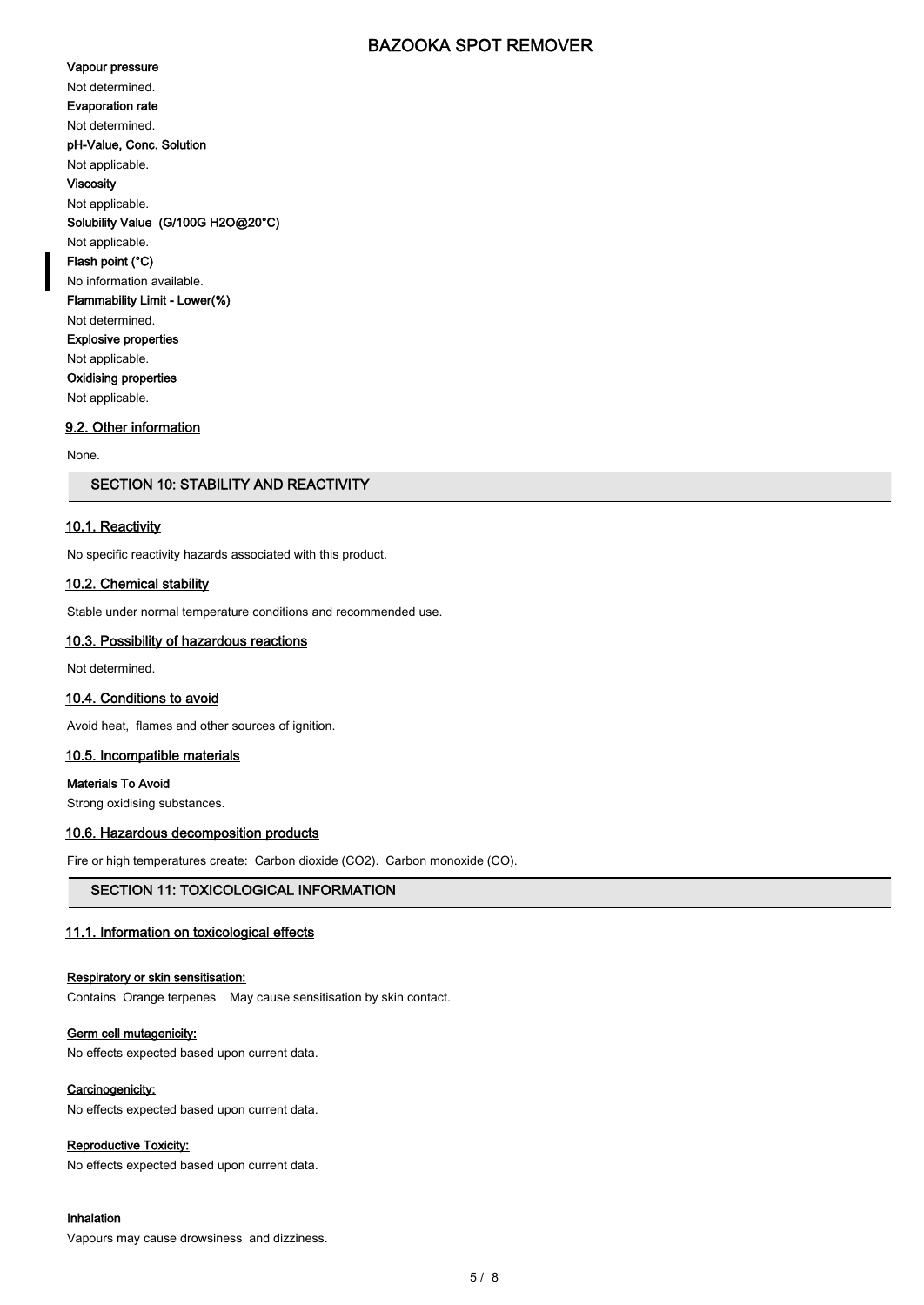### Ingestion

Gastrointestinal symptoms, including upset stomach.

# Skin contact

Repeated exposure may cause skin dryness or cracking. May cause sensitisation by skin contact.

# Eye contact

Irritation of eyes and mucous membranes.

# SECTION 12: ECOLOGICAL INFORMATION

# 12.1. Toxicity

The product contains a substance which is very toxic to aquatic organisms and which may cause long term adverse effects in the aquatic

#### environment. Acute Toxicity - Fish

Not determined.

# 12.2. Persistence and degradability

# **Degradability**

There are no data on the degradability of this product.

# 12.3. Bioaccumulative potential

# Bioaccumulative potential

No data available on bioaccumulation.

# 12.4. Mobility in soil

### Mobility:

The product has poor water-solubility.

# 12.5. Results of PBT and vPvB assessment

This product does not contain any PBT or vPvB substances.

# 12.6. Other adverse effects

Not determined.

# SECTION 13: DISPOSAL CONSIDERATIONS

# 13.1. Waste treatment methods

Dispose of waste and residues in accordance with local authority requirements. Do not puncture or incinerate even when empty.

# SECTION 14: TRANSPORT INFORMATION

| 14.1. UN number                      |                 |
|--------------------------------------|-----------------|
| UN No. (ADR/RID/ADN)                 | 1950            |
| UN No. (IMDG)                        | 1950            |
| UN No. (ICAO)                        | 1950            |
| <u>14.2. UN proper shipping name</u> |                 |
| <b>Proper Shipping Name</b>          | <b>AEROSOLS</b> |
| 14.3. Transport hazard class(es)     |                 |
| <b>ADR/RID/ADN Class</b>             | Class 2: Gases  |
| <b>IMDG Class</b>                    | 2               |
| <b>ICAO Class/Division</b>           | 2               |
| 14.4. Packing group                  |                 |

Not applicable.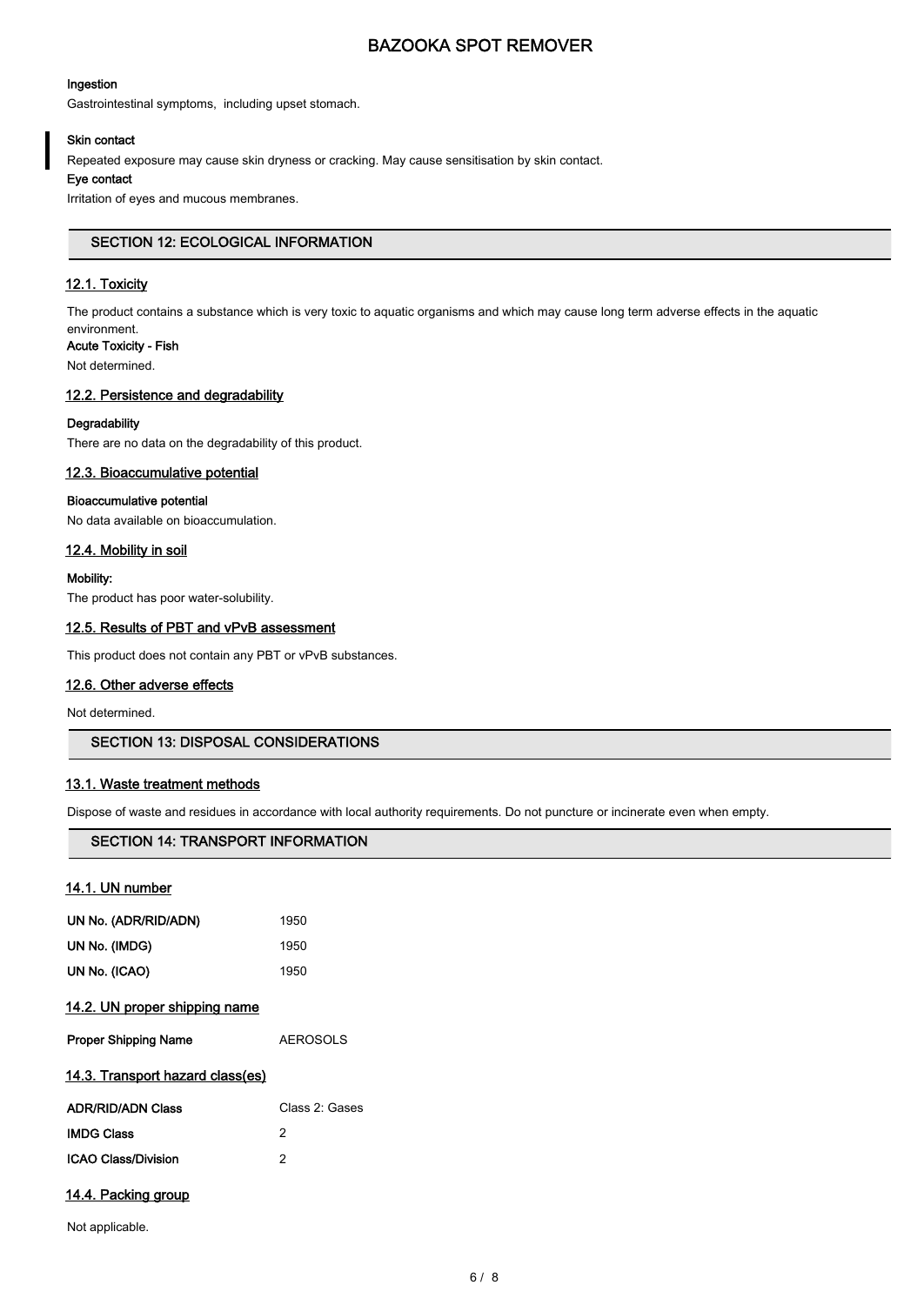# 14.5. Environmental hazards

# Environmentally Hazardous Substance/Marine Pollutant

No.

# 14.6. Special precautions for user

Tunnel Restriction Code (D) Supplied in accordance with "Limited Quantity" provisions.

# 14.7. Transport in bulk according to Annex II of MARPOL73/78 and the IBC Code

Not applicable.

# SECTION 15: REGULATORY INFORMATION

# 15.1. Safety, health and environmental regulations/legislation specific for the substance or mixture

### Uk Regulatory References

The Control of Substances Hazardous to Health Regulations 2002 (S.I 2002 No. 2677) with amendments. Chemicals (Hazard Information & Packaging) Regulations.

# EU Legislation

Regulation (EC) No 1907/2006 of the European Parliament and of the Council of 18 December 2006 concerning the Registration, Evaluation, Authorisation and Restriction of Chemicals (REACH), establishing a European Chemicals Agency, amending Directive 1999/45/EC and repealing Council Regulation (EEC) No 793/93 and Commission Regulation (EC) No 1488/94 as well as Council Directive 76/769/EEC and Commission Directives 91/155/EEC, 93/67/EEC, 93/105/EC and 2000/21/EC, including amendments. Regulation (EC) No 1272/2008 of the European Parliament and of the Council of 16 December 2008 on classification, labelling and packaging of substances and mixtures, amending and repealing Directives 67/548/EEC and 1999/45/EC, and amending Regulation (EC) No 1907/2006 with amendments.

### 15.2. Chemical Safety Assessment

No chemical safety assessment has been carried out.

| <b>SECTION 16: OTHER INFORMATION</b>                                                   |                                                                                                  |  |  |  |  |
|----------------------------------------------------------------------------------------|--------------------------------------------------------------------------------------------------|--|--|--|--|
| General information                                                                    |                                                                                                  |  |  |  |  |
| Telephone 020 8974 1515                                                                |                                                                                                  |  |  |  |  |
| <b>Revision Comments</b>                                                               |                                                                                                  |  |  |  |  |
| NOTE: Lines within the margin indicate significant changes from the previous revision. |                                                                                                  |  |  |  |  |
| <b>Revision Date</b>                                                                   | 22/04/2014                                                                                       |  |  |  |  |
| Revision                                                                               | 3                                                                                                |  |  |  |  |
| Supersedes date                                                                        | 04/02/2014                                                                                       |  |  |  |  |
| Signature                                                                              | Aaron Saunders                                                                                   |  |  |  |  |
| <b>Risk Phrases In Full</b>                                                            |                                                                                                  |  |  |  |  |
| R <sub>12</sub>                                                                        | Extremely flammable.                                                                             |  |  |  |  |
| R <sub>10</sub>                                                                        | Flammable.                                                                                       |  |  |  |  |
| R65                                                                                    | Harmful: may cause lung damage if swallowed.                                                     |  |  |  |  |
| <b>R38</b>                                                                             | Irritating to skin.                                                                              |  |  |  |  |
| R43                                                                                    | May cause sensitisation by skin contact.                                                         |  |  |  |  |
| R66                                                                                    | Repeated exposure may cause skin dryness or cracking.                                            |  |  |  |  |
| R51/53                                                                                 | Toxic to aquatic organisms, may cause long-term adverse effects in the aquatic environment.      |  |  |  |  |
| R50/53                                                                                 | Very toxic to aquatic organisms, may cause long-term adverse effects in the aquatic environment. |  |  |  |  |
| <b>Hazard Statements In Full</b>                                                       |                                                                                                  |  |  |  |  |
| H315                                                                                   | Causes skin irritation.                                                                          |  |  |  |  |
| H <sub>222</sub>                                                                       | Extremely flammable aerosol.                                                                     |  |  |  |  |
| H226                                                                                   | Flammable liquid and vapour.                                                                     |  |  |  |  |
| H304                                                                                   | May be fatal if swallowed and enters airways.                                                    |  |  |  |  |
| H317                                                                                   | May cause an allergic skin reaction.                                                             |  |  |  |  |
| <b>EUH066</b>                                                                          | Repeated exposure may cause skin dryness or cracking.                                            |  |  |  |  |
| H411                                                                                   | Toxic to aquatic life with long lasting effects.                                                 |  |  |  |  |
| H410                                                                                   | Very toxic to aquatic life with long lasting effects.                                            |  |  |  |  |
| H400                                                                                   | Very toxic to aquatic life.                                                                      |  |  |  |  |